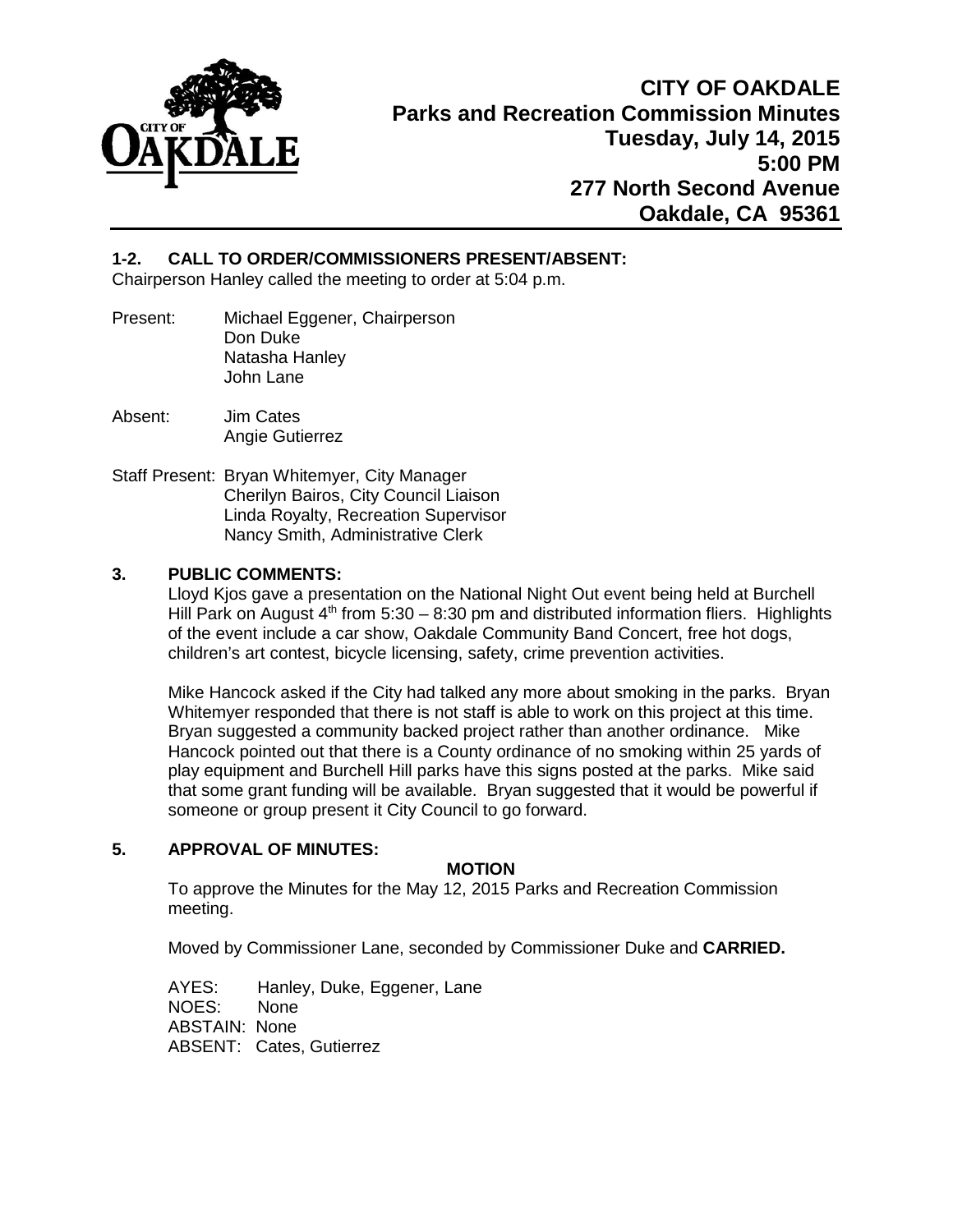# **6. PARKS AND RECREATION COMMISSION SCHEDULED MATTERS:**

#### **A. Old Business**

### 1. Dorada Park Play Structure Update

Bryan Whitemyer reported that there have been regular meetings held to coordinate the Dorada Play Structure Rehabilitation. The next meeting is on Thursday, July 16, 2015 at 5pm. He distributed renderings of the scope of the work that will be done during the play structure build from October 14-18, 2015. Linda Royalty commended that, depending on the amount of the donations, plaques will be put on play structures and a special wall to acknowledge their donations. Community groups have been very active with monetary donations as well as use of equipment and supplies. Bryan will present a letter asking for different levels of donations. All donations for the Play Structure project are going through the Rotary.

#### 2. South Yosemite Community Park/Skate Park Update

Bryan Whitemyer distributed revised design plan for the park. He also reported that the City is waiting for utility work to be completed by PG&E. Their work has been delayed due to Rule 20A that requires American made products must be used. A meeting has been scheduled to work out problems. The City is hoping to have the work completed in November. The road project is expected to begin in the spring. Park construction has to wait until PG&E, Comcast and AT&T complete their work.

### 3. Valley View River Access Trail Update

Bryan Whitemyer reported that the construction of the trail has been stopped by CalRecycle. CalRecycle received notice from a residence that a sink hole had been found on the far West side of the park, near the water tower. CalRecycle now requires the City to do additional testing on the site to make sure there is no methane gas in any area of the park and the City has 60 days to complete the tests. Bryan distributed a time line of all the activity, including testing and positive environmental reports from various government agencies on the site beginning in 1996 for Burchell Hill residential subdivision through June 2015. Commissioner Lane reported that he has been with the River Access Group and reviewed all the environmental reports and found them to be thorough and presented no risks in the park.

#### **B. New Business**

# 1. Co-Sponsorship with Valley Arts Association Art Show

Linda Royalty presented a Special Event City co-sponsorship request from Valley Arts Association to have an art show with art created by adults at the Gene Bianchi Community Center October 15-18, 2015. They have had art shows in Escalon and would like to bring them to Oakdale. The artists pay a fee to show their art and proceeds from the event will be used for Oakdale High School student scholarships. Valley Arts would like to do another show featuring youth artists in early 2016.

#### **MOTION**

To approve City of Oakdale co-sponsorship with Valley Arts Association art show at the Gene Bianchi Community Center October 15-18, 2015 with the stipulation that all proceeds from the event be used for Oakdale High School art student scholorships.